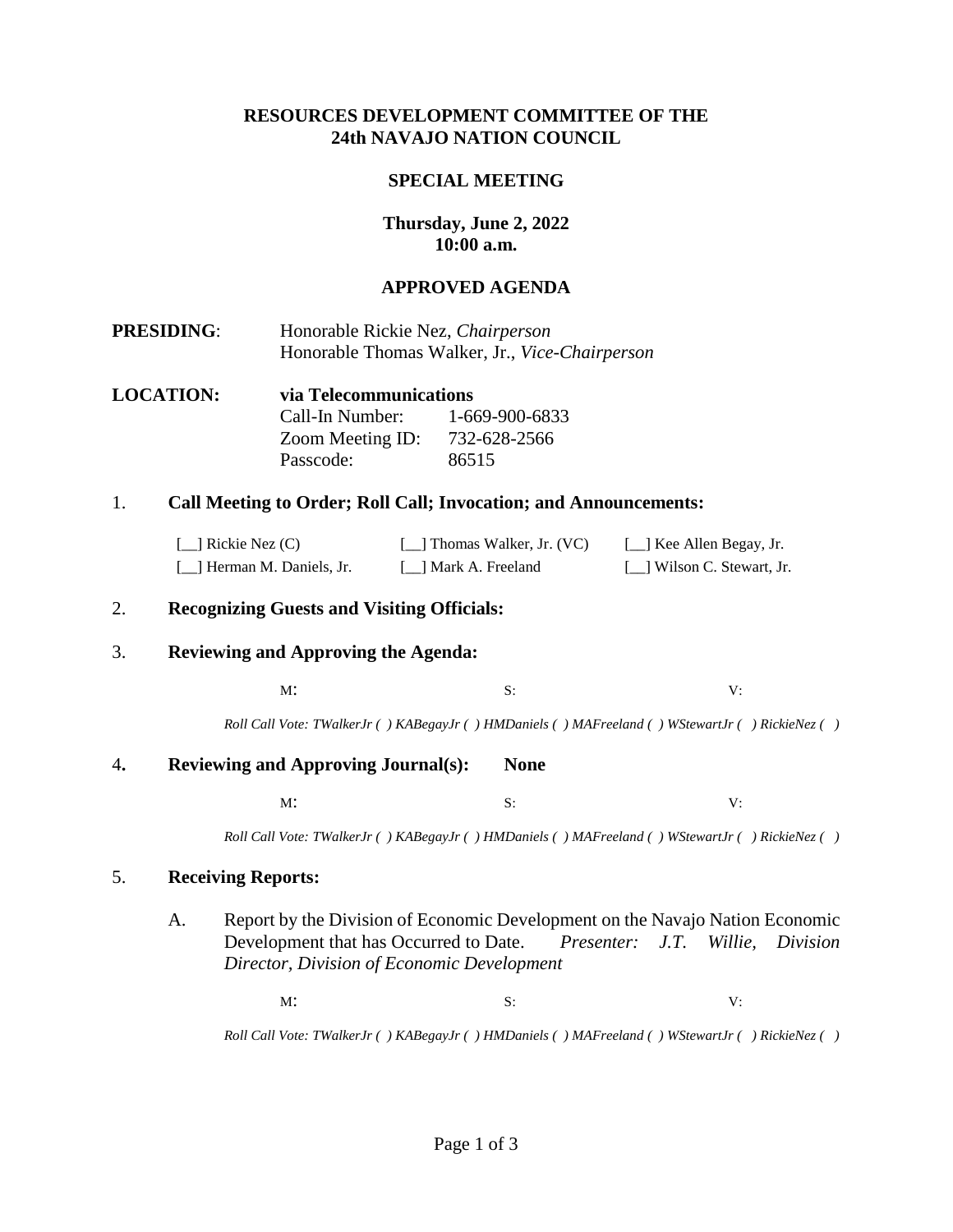B. Report by the Navajo Nation Land Department on the Homesite Leases for the Navajo People. *Presenter: W. Mike Halona, Department Manager, Navajo Nation Land Department*

 $M$ : S: V:

*Roll Call Vote: TWalkerJr ( ) KABegayJr ( ) HMDaniels ( ) MAFreeland ( ) WStewartJr ( ) RickieNez ( )*

- C. Report by the Navajo Nation Land Department on all the Cell Towers Owners Updating their Operation on the Navajo Nation. *Presenter: W. Mike Halona, Department Manager, Navajo Nation Land Department*
	- $M$ : S: V:

*Roll Call Vote: TWalkerJr ( ) KABegayJr ( ) HMDaniels ( ) MAFreeland ( ) WStewartJr ( ) RickieNez ( )*

D. Report by the Navajo Nation Land Department on the Sale of Seven (7) Acres of Land to Yavapai County to Expand the Airport in Seligman, Arizona so the Airport can be in Federal Aviation Administration (FAA) Compliance. *Presenter: W. Mike Halona, Department Manager, Navajo Nation Land Department*

 $M$ : S: V:

*Roll Call Vote: TWalkerJr ( ) KABegayJr ( ) HMDaniels ( ) MAFreeland ( ) WStewartJr ( ) RickieNez ( )*

E. Report by the Navajo Tribal Utility Authority (NTUA) on the Challenges/Issues relating to Powerlines and Wastewater Facility Infrastructure Development for Primary/Secondary Growth Centers. *Presenter: Rex P. Kontz, Deputy General Manager, Navajo Tribal Utility Authority* 

 $M$ : S: V:

*Roll Call Vote: TWalkerJr ( ) KABegayJr ( ) HMDaniels ( ) MAFreeland ( ) WStewartJr ( ) RickieNez ( )*

#### 6. **Old Business: None.**

### 7. **New Business:**

A. Approving to Cancel Resources and Development Committee's Regular Meeting on Wednesday, June 8, 2022 due to Navajo Transitional Energy Company Tour of Powder River Basin Mines and Scheduling a Special Meeting for Friday, June 10, 2022 at 9:00 a.m. (Teleconference).

 $M$ : S: V:

*Roll Call Vote: TWalkerJr ( ) KABegayJr ( ) HMDaniels ( ) MAFreeland ( ) WStewartJr ( ) RickieNez ( )*

### 8. **Close of Meeting; Announcements; Adjournment.** \_\_\_\_\_\_\_

 $M$ : S: V: